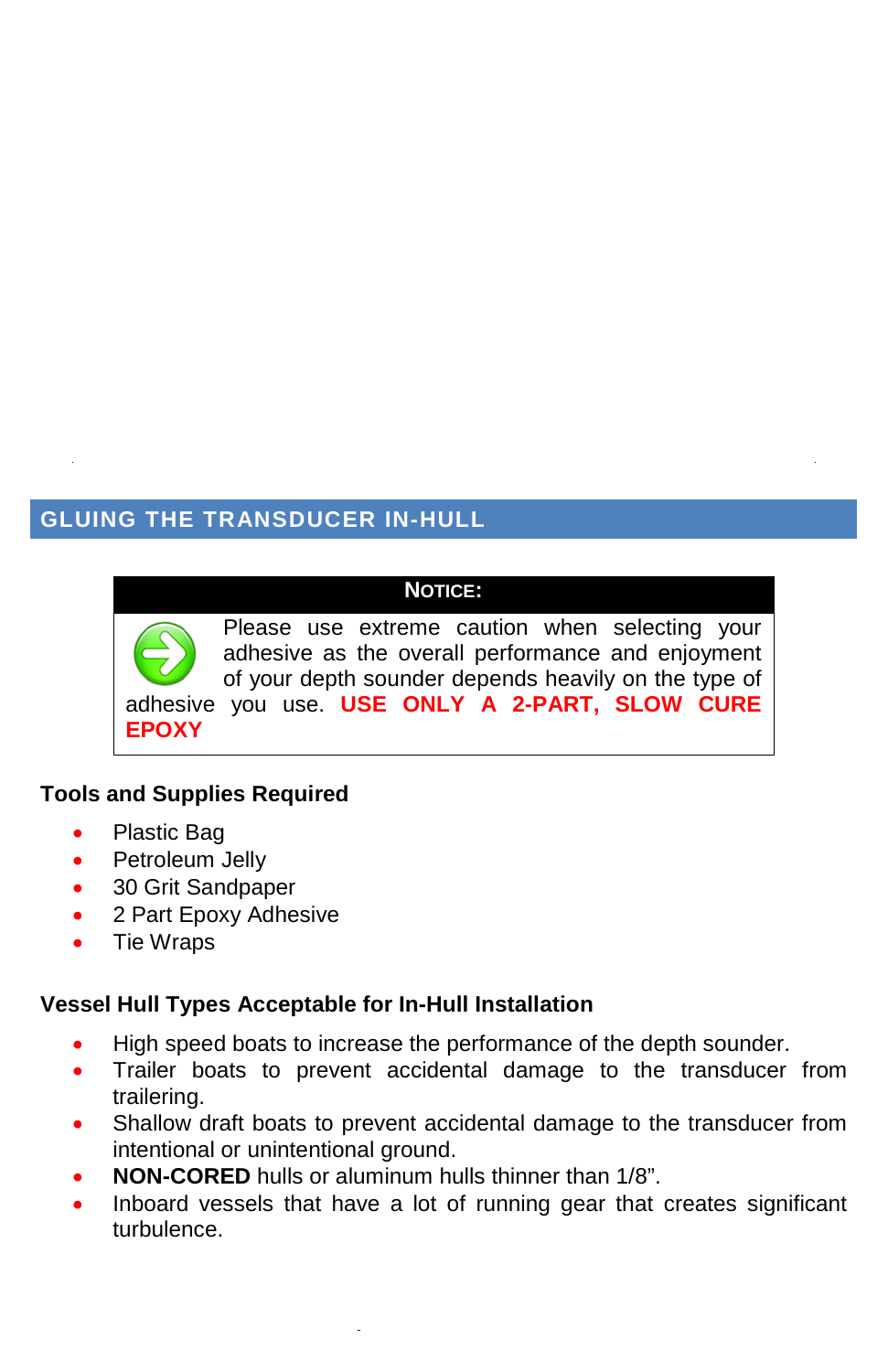# STEP 1

# **Choosing a Mounting Location**

#### **NOTICE:**

If your hull is not SOLID fiberglass or up to 1/8th" Aluminum, this transducer CAN NOT be mounted in-hull. Refer to the Transom Mounting Instructions, visit our Customer Service Center on our website, or call 888-766-7276 to inquire about exchanging the transducer.

Since the hull absorbs acoustic energy, transmitting<br>through the hull reduces the transducers through the hull reduces the transducers performance. Fiberglass hulls are often reinforced in places for added strength. These cored areas contain wood or structural foam which are poor sound conductors. To achieve optimal performance, find a location where the hull's laminate is solid (not cored).

To obtain the best performance, the transducer should be mounted in a location where the water flow beneath the hull is aeration and turbulencefree. Try to mount the transducer as close to the centerline of the boat as possible. Consult the boat manufacturer for the best in-hull transducer placement. If this information is unavailable, follow the guidelines below.

- A. Outboard, Inboard/Outboard Powerboats Install as close to the stern and centerline as possible.
- **B.** Inboard Powerboats Install forward of the propeller(s), shaft(s), and running gear, as close to the centerline as possible. Keep in mind that many Ski Boats have fins that you need to avoid mounting near.
- C. Jet Boats Install forward of the intake grate, as close to the centerline as possible.
- D. Stepped Hulls Install forward of the step, as close to the centerline as possible.
- E. Sailboats Install near the centerline of the hull and forward of the leading edge of the keel.
- F. Personal Watercraft (PWC) Install forward of the intake grate, as close to the centerline as possible *(under the engine).*

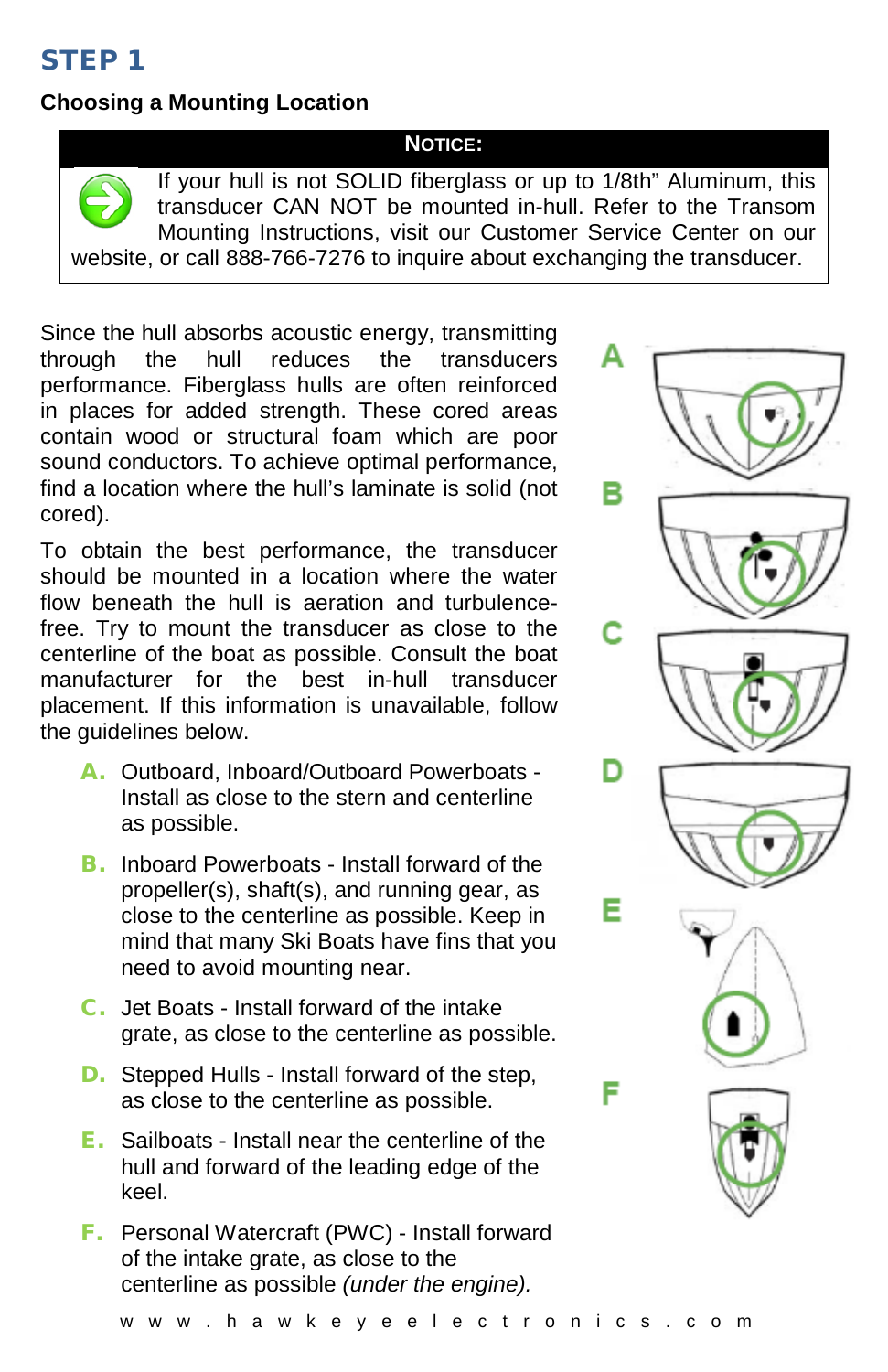# **Mounting Location "DONT's"**

**NOTICE:**

To deliver consistent, accurate readings, the transducer must have a continuous supply of nonturbulent water. Do not mount the transducer in an area of turbulence or bubbles.

Never install the transducer where the boat may be supported during trailering, launching, hauling, or storage. Hull flexing may cause air pockets to form in the 2 Part Epoxy used to bond the transducer to the hull which over time will reduce the performance of the depth sounder.



### **WARNING:**

Never install the transducer without testing the installation as per Step 2 below.

## **NEVER MOUNT:**

- A. Behind water intakes, discharge openings or thru hull fittings.
- **B.** Behind strakes, struts, or hull irregularities.
- **C.** Behind transom steps or pockets.
- **D.** Behind eroding paint, hull deformities, or marine growth.
- E. Behind rivets or strakes on aluminum boats.
- **F.** Behind the step on stepped hulls.
- G. Directly on the "V" in the hull.
- **H.** Behind propellers or anywhere propeller turbulence will interrupt the flow of "clean" water to the transducer.
- I. In areas where the hull has a reverse angle.

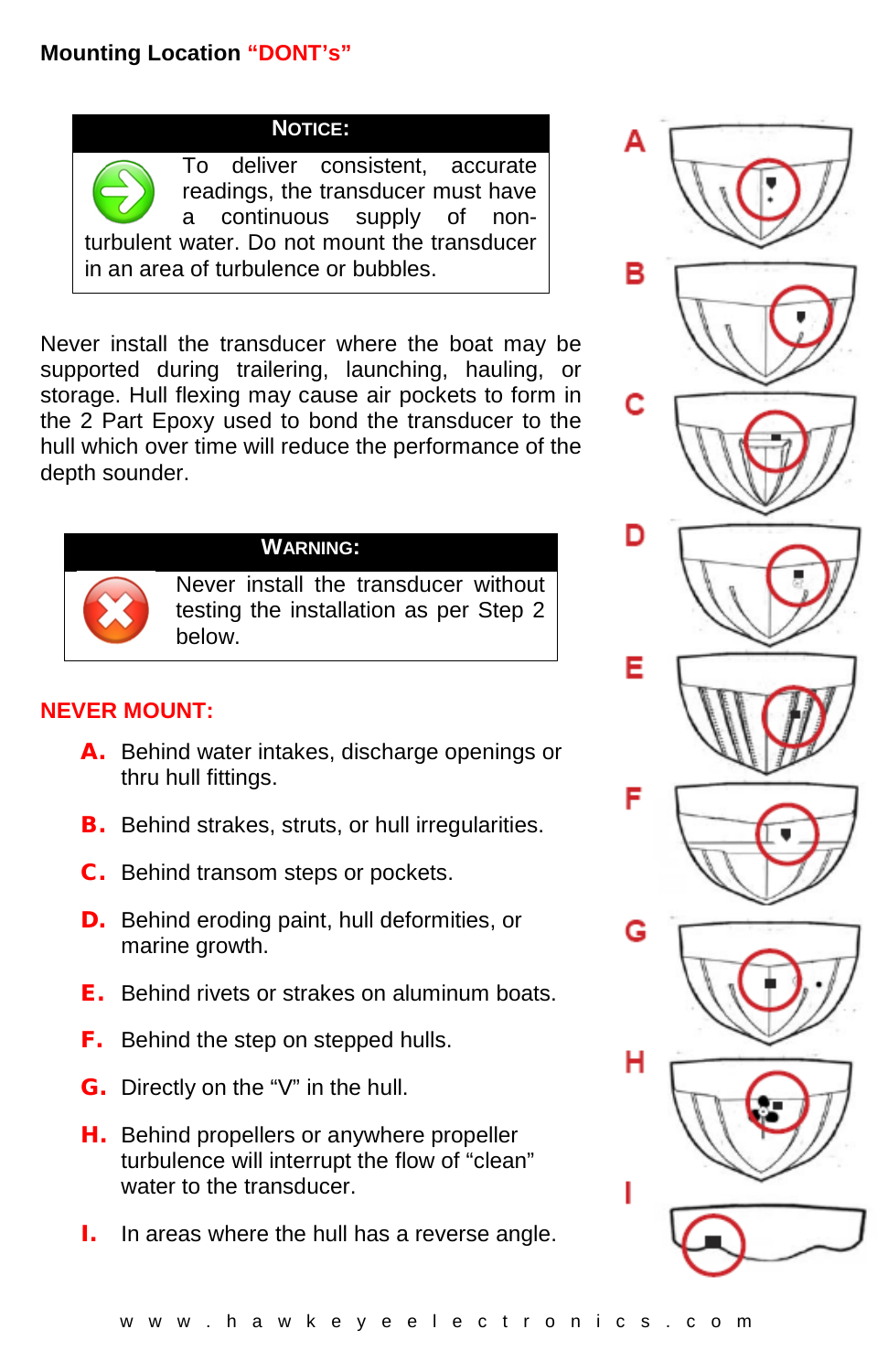### **NOTICE:**

To get a good "view" of the mounting location, while the vessel is out of the water, position yourself at the transom and look at the bottom of the hull towards the bow. Using illustrations A thru I, note anything that could interrupt the clean flow of water to the transducer mounting location.

# STEP 2

# **Test the Selected Location**

1. Anchor/Moor the vessel in a body of water away from other boat traffic.

### **NOTICE:**



Turn OFF all other sonar devices on your boat and locate the vessel at least 50 feet from the nearest vessel.

- 2. Plug the transducer cable into the back of the depth sounder display and turn the display ON. Once the display is turned ON, it will display the test sequence and then display the current depth. Make sure the Keel Offset feature is turned OFF.
- 3. Place the transducer close to your ear (do not press up against your ear). If the transducer is properly connected it will be emitting a ticking sound *(similar to a wrist watch).* If you do not hear this ticking sound, recheck your connections or visit our Customer Service Center for advanced troubleshooting.
- 4. Hold the transducer over the side of the vessel so that it is the same distance below the water surface as it would be at the in-hull mounting location. Note the depth that is being displayed on the Depth Sounder.

### **NOTICE:**

Certain environmental conditions may restrict the performance of the depth sounder. Extremely dirty water, very soft bottom, high speeds, deep water, or a combination of the above will result in incomplete or inaccurate readings. If "-- -" appears on the display, relocate the vessel to cleaner water.







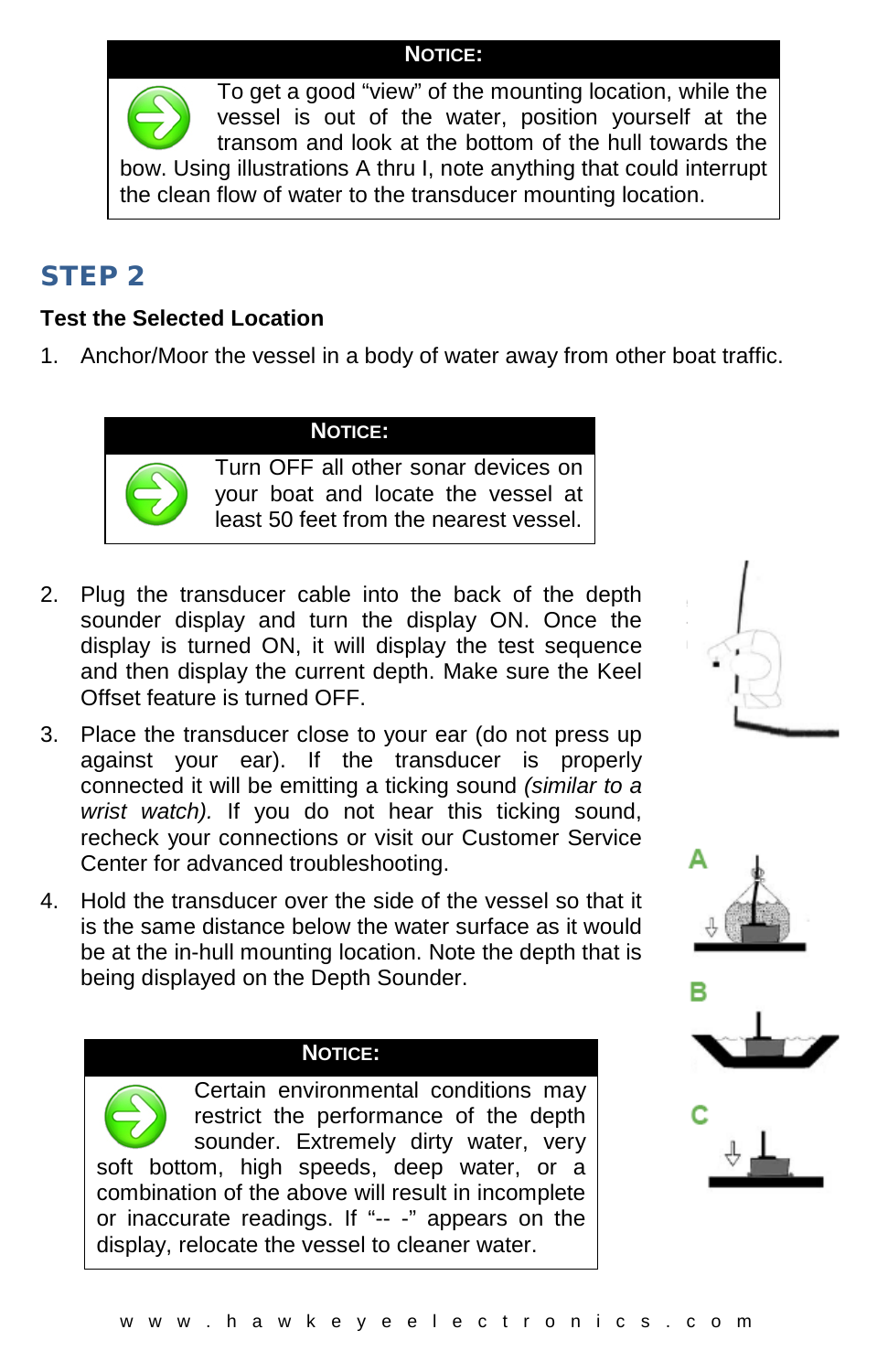- 5. Remove the transducer from the water. Use one of the methods below to test the depth readings with the transducer at the desired in-hull location selected in Step 1.
	- A. If the hull surface is not smooth, sand it with 30 grit sandpaper until a smooth surface is obtained. Partially fill a thin plastic bag with water, place the transducer inside and close it tightly with a tie wrap. Wet the surface of the hull and press the transducer face against the hull through the bag. Proceed to # 6.
	- **B.** If the transducer will be located in an area in the hull that holds water, place the transducer against the hull and allow bilge water to cover the surface where the transducer touches the hull. Proceed to #6.
	- C. If the hull surface is not smooth, sand it with 30 grit sandpaper until a smooth surface is obtained. Coat the face of the transducer with petroleum jelly and press it against the hull with a twisting motion. Use duct tape to hold it in place. Proceed to  $# 6$ .

### **NOTICE:**

One of the easiest ways to temporarily secure the transducer in hull is by following 5-B and wrapping the cable around the transducer as pictured.

- 6. If "---" readings appear or the readings are noticeably different from the depth displayed when the transducer was hung over the side of the boat, you will need to find another location. If the readings are similar mark the spot in the hull and proceed to # 7.
- 7. Temporarily anchor the transducer on the marked spot using duct tape.
- 8. Remove the vessel from its mooring and operate it at idle speeds while getting to know the functions and performance of the depth sounder.
- *9.* Gradually increase the boat speed and observe the depth readings *(make sure you stay in water between 2.5 and 200 feet deep).*
- 10. If "---" readings appear:
	- Put the vessel in a slow turn. If "---" disappears when turning, the transducer's position probably needs adjustment because it is in aerated water
	- If "---" does not disappear while turning, relocate the transducer using any one of the methods in # 5 and repeat #5 thru #10.
	- If following 5-B, make sure that your "---" readings are not caused by the bilge water flowing away from the transducer face while turning, accelerating or decelerating.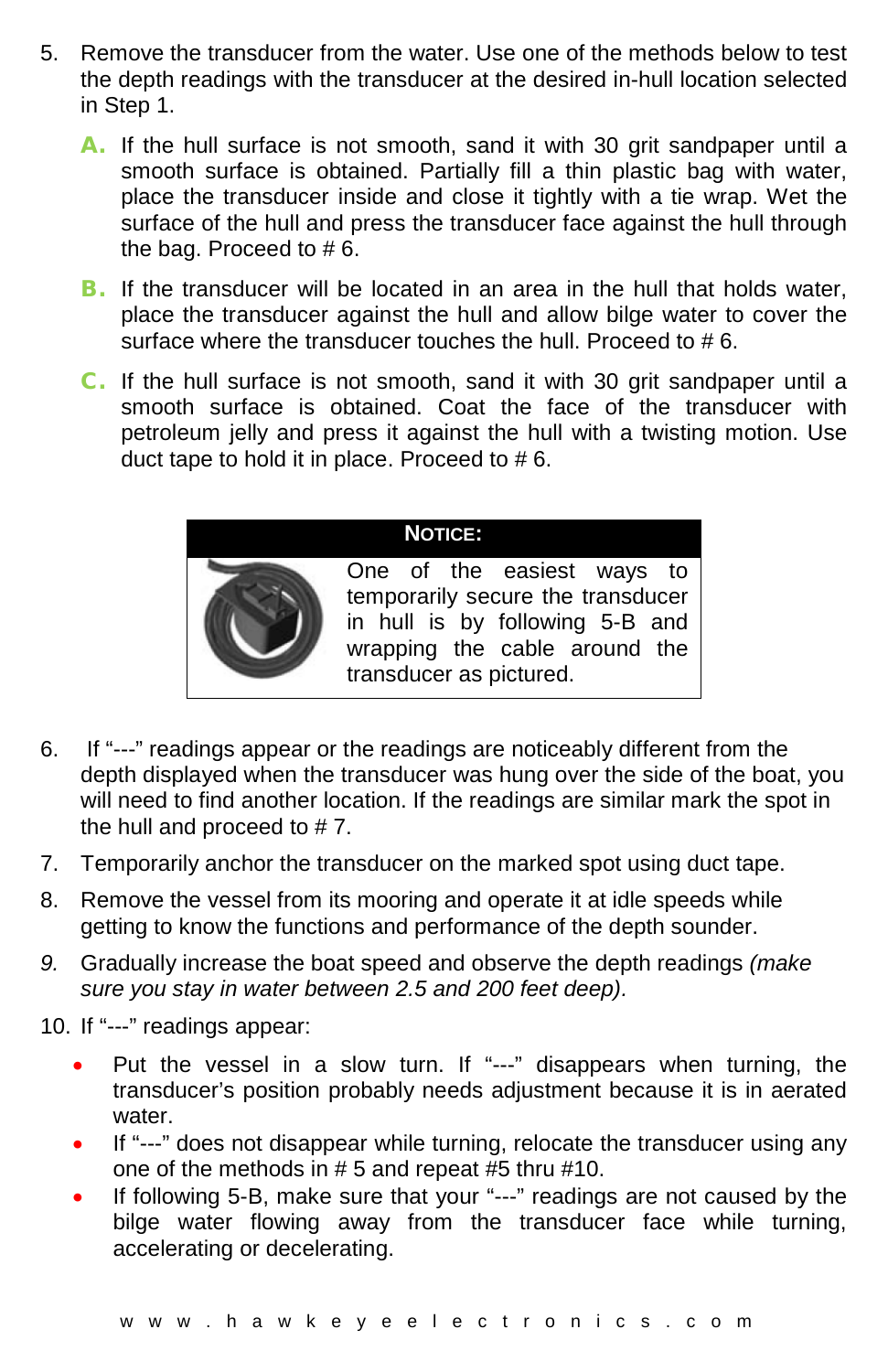11. **DO NOT** proceed to the next step until you are satisfied with the readings. If you have difficulties please visit our Customer Service Center on our website or call 888- 667-2767 for technical assistance.

# STEP 3

## **Gluing the Transducer In Place**



- 1. All surfaces to be bonded must be smooth, clean and dry. If the hull surface is not smooth, sand it with 30 grit sandpaper until a smooth surface is obtained in an area a little larger in diameter than the length of the transducer.
- 2. Clean and dry both the selected area and the face of the transducer with a weak solvent to remove any dust, grease or oil.
- 3. Prepare the adhesive as per the directions supplied with the adhesive *(DO NOT mix the epoxy on the transducer)*.
- 4. Apply a generous amount of adhesive to the entire face of the transducer (side opposite from the cable) and the inside of the hull.
- 5. Press the transducer face onto the hull with a twisting motion to expel all air bubbles. (If the hull is slanted, temporarily secure the transducer in place with duct tape.)

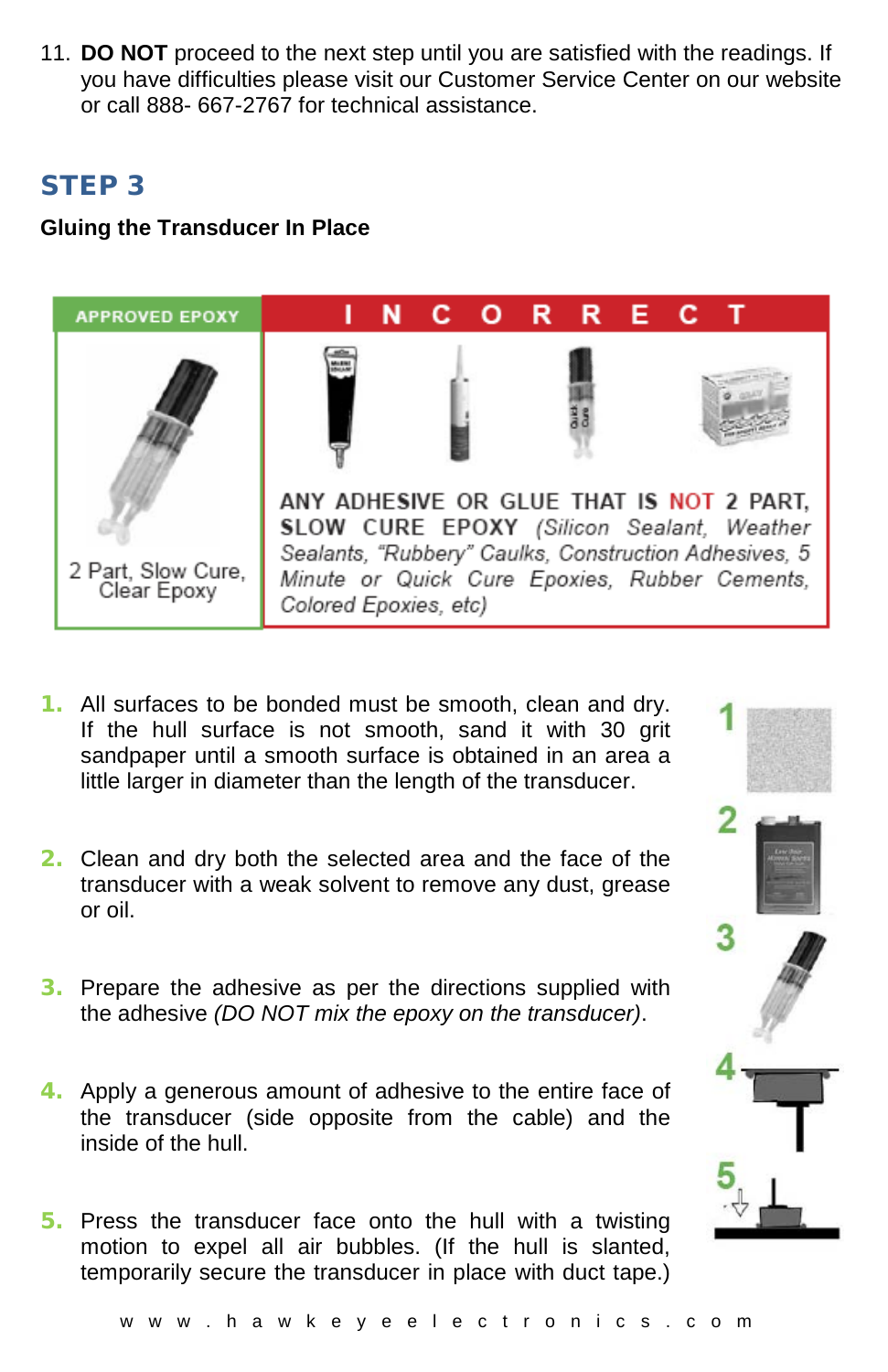Allow the adhesive to cure as per the manufacturer's instructions.



at the bow of the vessel.

# STEP 4

## **Routing the Cable**

- 1. After the adhesive has cured, route the cable the mounting location of the depth sounder transducer plug. To reduce electrical interference, separate the transducer cable from other electrical wiring. Coil any excess cable and secure it in place using tie-wraps.
- 2. Plug the cable into the corresponding cable on the Digital Depth Sounder display.



# STEP 5

# **Testing and Troubleshooting the Glue-In Installation**

### **NOTICE:**

High Speed performance of the depth sounder may require extensive adjustment and testing to find the best transducer mounting location. This transducer has been tested to perform up to 70 MPH in an In-Hull application. Not all boat hull configurations will allow for this type of performance. If you are not satisfied with the performance of the depth sounder, it is recommended that you seek the advice of a professional marine electronics installer.

## *To Test Your Transducer Installation:*

- 1. Make sure that the display is functioning properly by following the display testing procedures in the Display Installation and Operation Manual.
- 2. Place the vessel in the water. Once the display is turned ON, it will display the test sequence and then display the current depth.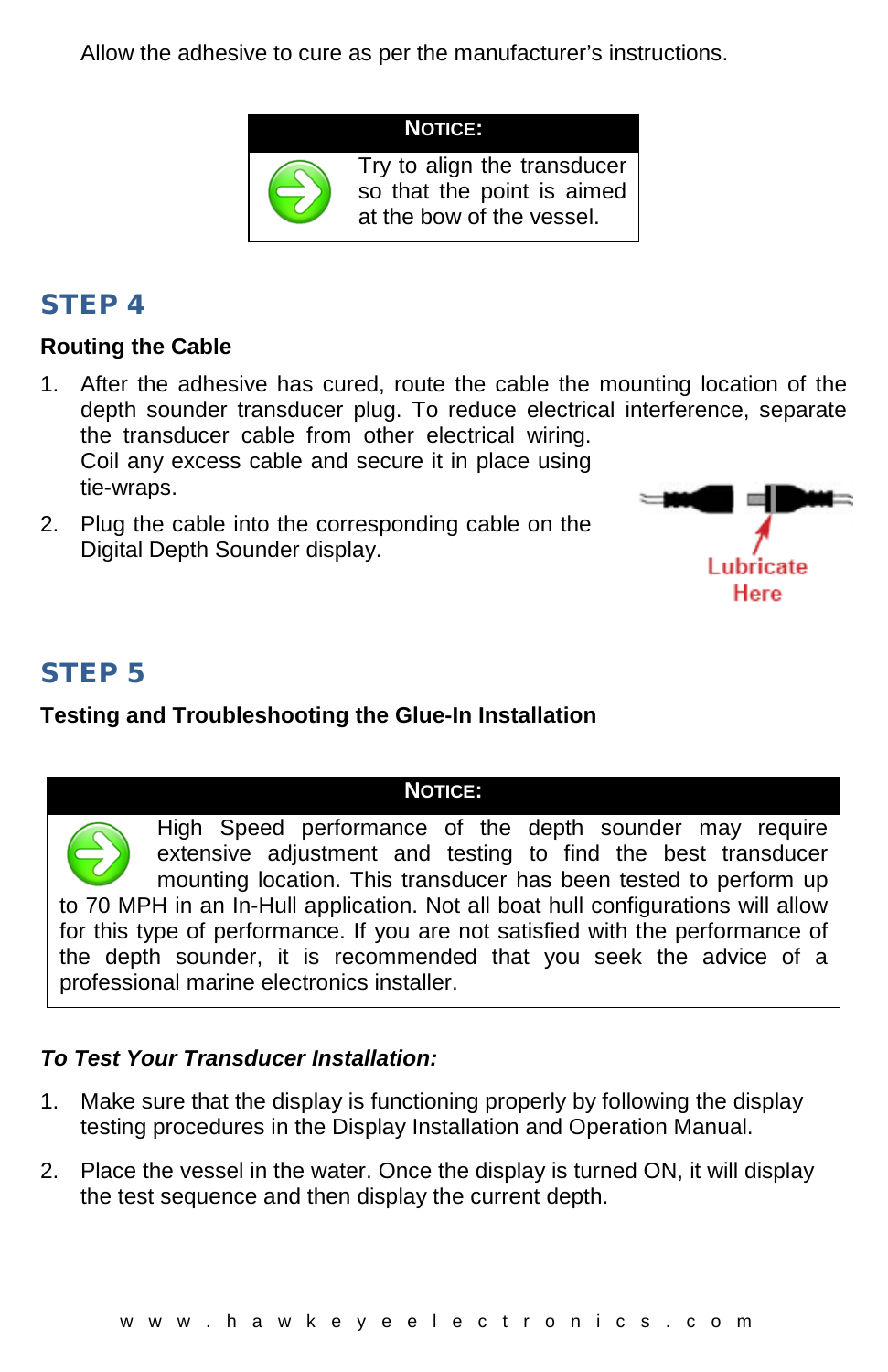### **NOTICE:**



If "---" appears on the display, make sure that there is at least 2.5 feet of water between the bottom of the transducer and the bottom of the water body. Also make sure that the Keel Offset feature is turned OFF.

- 3. Become familiar with the depth sounders function and performance at idle speeds.
- 4. Gradually increase the boat speed and observe the depth readings *(pay attention to minimum and maximum depth capabilities).*
- 5. If you are not happy with the readings there are very little adjustments that you can do at this time. You will need to remove the transducer and return to Step 1 of the Glue-In Instructions.

### **NOTICE:**

Certain environmental conditions may restrict the performance of the depth sounder. Extremely dirty water, very soft bottom, high speeds, deep water, or a combination of the above will result in incomplete or inaccurate readings. Please refer to Steps 1 & 2 of this section to minimize the effects of these conditions. If you are not happy with the performance of your depth sounder, please visit our website or call 888-766-7276 for technical support. Rest assured that this depth sounder is engineered to the highest standards and is part of the best selling family of depth sounders in the world. It is highly likely that your dissatisfaction is due to improper installation and/or setup, and our technical support resources can get your system working properly.

### *To Remove the Transducer:*

- 1. Place a piece of wood against the base of the transducer.
- 2. Gently "TAP" the piece of wood with a hammer. DO NOT strike the transducer directly.
- 3. Once the transducer is removed from the hull, sand the excess epoxy adhesive off with sandpaper *(minor sandpaper scratches will not harm the transducer)*. DO NOT use chemicals to remove the excess epoxy

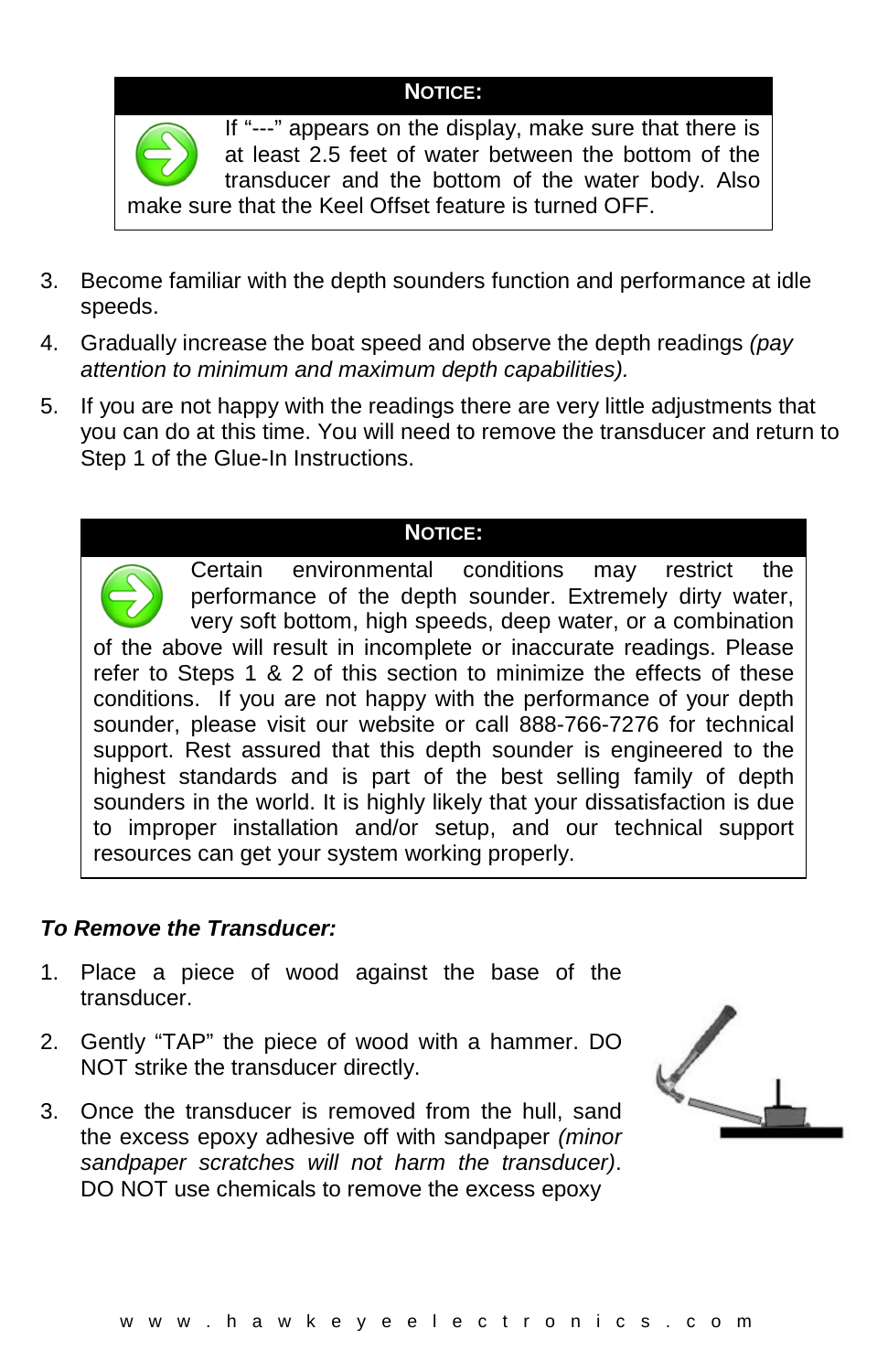## **TROUBLESHOOTING AND FREQUENTLY ASKED QUESTIONS**

24-Hour Technical Support is available online at hawkeyeelectronics.com. Search our online Knowledgebase for the latest troubleshooting and FAQ's, or post your own question for our support staff. For one-on-one support please email [customerservice@norcrossmarine.com.](mailto:customerservice@norcrossmarine.com)

#### **INFORMATION:**



If you have questions about this device please visit our Customer Service Center on our website or *call us toll free at 888-766-7276.*

**Warranty Details • Warranty Registration Troubleshooting • Product Knowledgebase Product Specifications • Parts & Accessories www.hawkeyeelectronics.com**

### **Sonar Cross Talk:**

If you experience incorrect depth readings on your Digital Depth Sounder display, but nothing on another fish finder screen on the same boat (or vice versa) then you are experiencing sonar cross-talk interference. The only real solution is to move the transducers further away from each other. This can help keep the transducer cones from intersecting, but because cones get wider as the depth increases, the problem can not usually be completely solved by position only. Changing one of the sounders to another model that runs on a different frequency will solve the problem.

## **Using A Non-Standard Transducer:**

You may be able to use a transducer that is currently installed in your watercraft or a specialized transducer. You need to be sure that the transducer runs on 200Khz and is able to put out 250 watts of transmitting power. If you are unsure of the specifications please contact the manufacturer. If you need to attach a non-standard transducer to the Digital Depth Sounder display, order part # 8000.90 from our website or toll free at 888-766-7276. Strip back the rubber cable cover 1" (28 mm) exposing the three internal wires (blue, white, and bare) on your transducer. Using a soldering iron, solder the blue, white and bare wires from the 8000-90 extension cable to the corresponding wires on your transducer. Using electrical tape, or heat shrink tubing make certain that the soldered connections are completely sealed and protected against accidental electrical interference and corrosion. Cutting the plug off the Digital Depth Sounder display will void the warranty.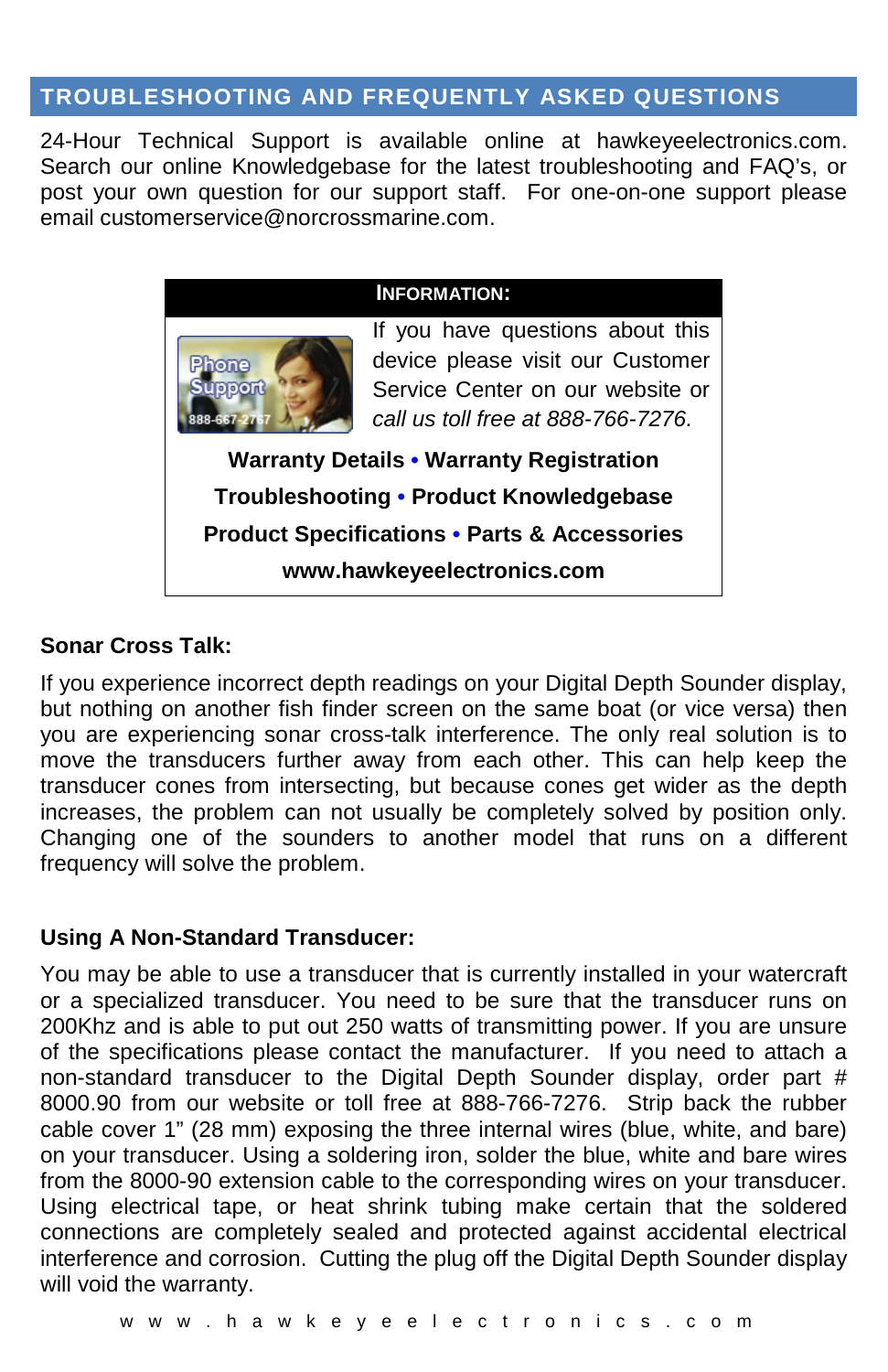### **Poor Performance:**

If you are not happy with the performance of your depth sounder, please visit our website or call 888-766-7276 for technical support. Rest assured that this depth sounder is engineered to the highest standards and is part of the best selling family of depth sounders in the world. It is highly likely that your dissatisfaction is due to improper installation and/or setup and our technical support resources can get your system working properly.

## **REPLACEMENT PARTS**

Individual components are not available for sale on our website. If you need replacement parts, please email our customer service department.

## **WARRANTY**

This device is covered by a 2 Year Limited Warranty. To be eligible for warranty coverage, you must register your product within 15 days of purchase. Visit our website for warranty details and to register.

- To Activate Your Warranty:
- Read and print out a copy of the warranty details for your records.
- Complete the registration form our website.
- Make a copy of your original purchase receipt and staple it to this manual*. You will need to present it in the rare occurrence that you need to send your product in for service.*
- Complete the information below and store this manual in a safe place. *You can print additional copies of this manual from our website.*

#### **INFORMATION:**

To aid in maintenance and service, record the following:

Date of Purchase: **Date of Purchase**:

Place of Purchase:

Date of Online Warranty Registration:

Production Date Code : \_\_\_\_\_\_\_\_ *(3 digit code located on the device housing)*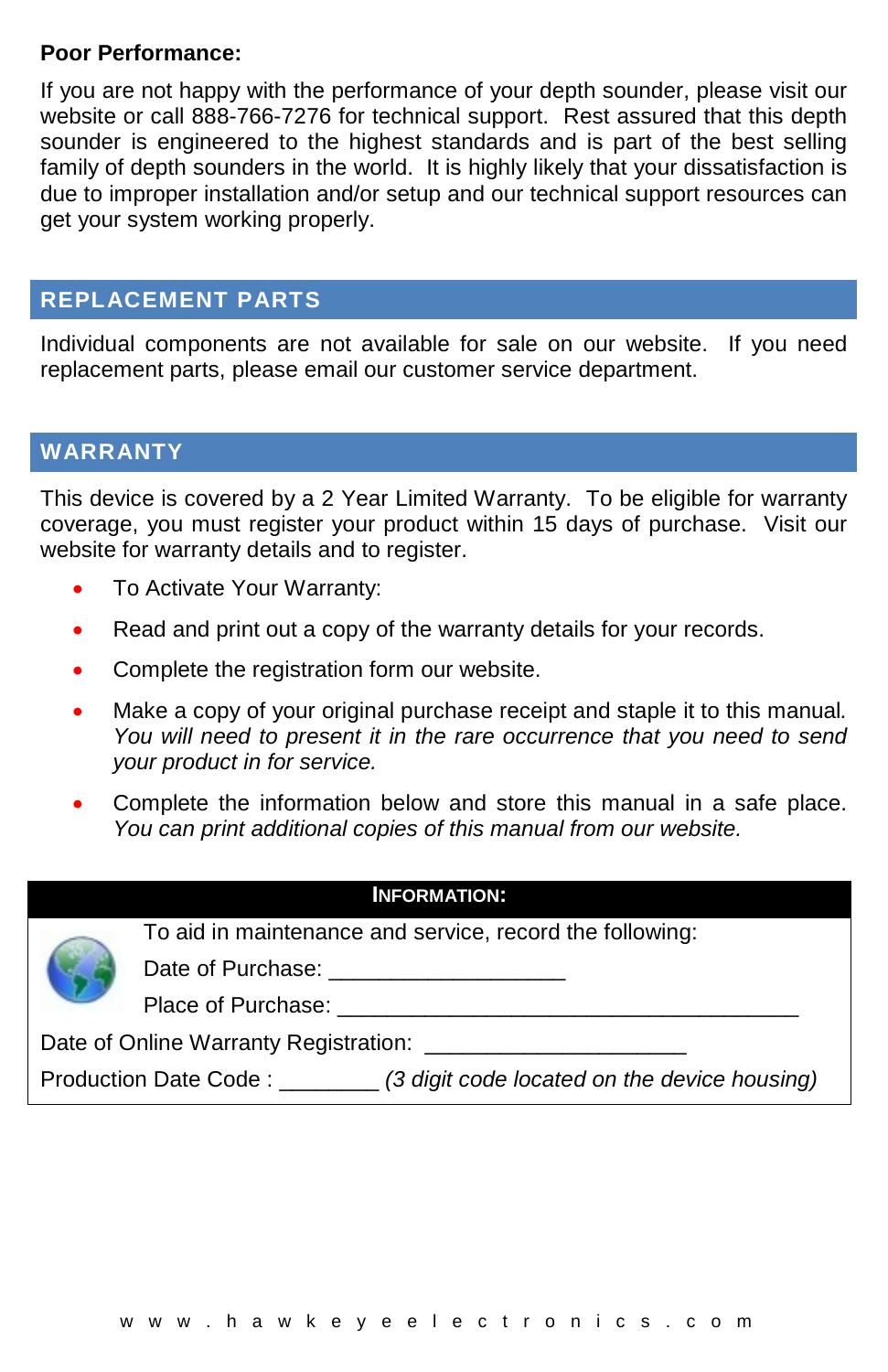### **INFORMATION:**



**Made in China.** Tested to comply with FCC, CE & ROSH standards if applicable. Visit our website for compliance and warranty information. All Specifications and Prices Subject to Change Without Notice.

**NorCross Marine Products, Inc**

(P) 888-7NorCross (888-766-7276), (F) 407-370-6880, (E) [customerservice@norcrossmarine.com](mailto:customerservice@norcrossmarine.com) (I) [www.norcrossmarine.com](http://www.norcrossmarine.com/)

### **WARNING:**



© 2009 NorCross Marine Products Inc., All Rights Reserved. ALL unauthorized copying of the content of this document without the expressed written consent of NorCross Marine Products, Inc is strictly forbidden.